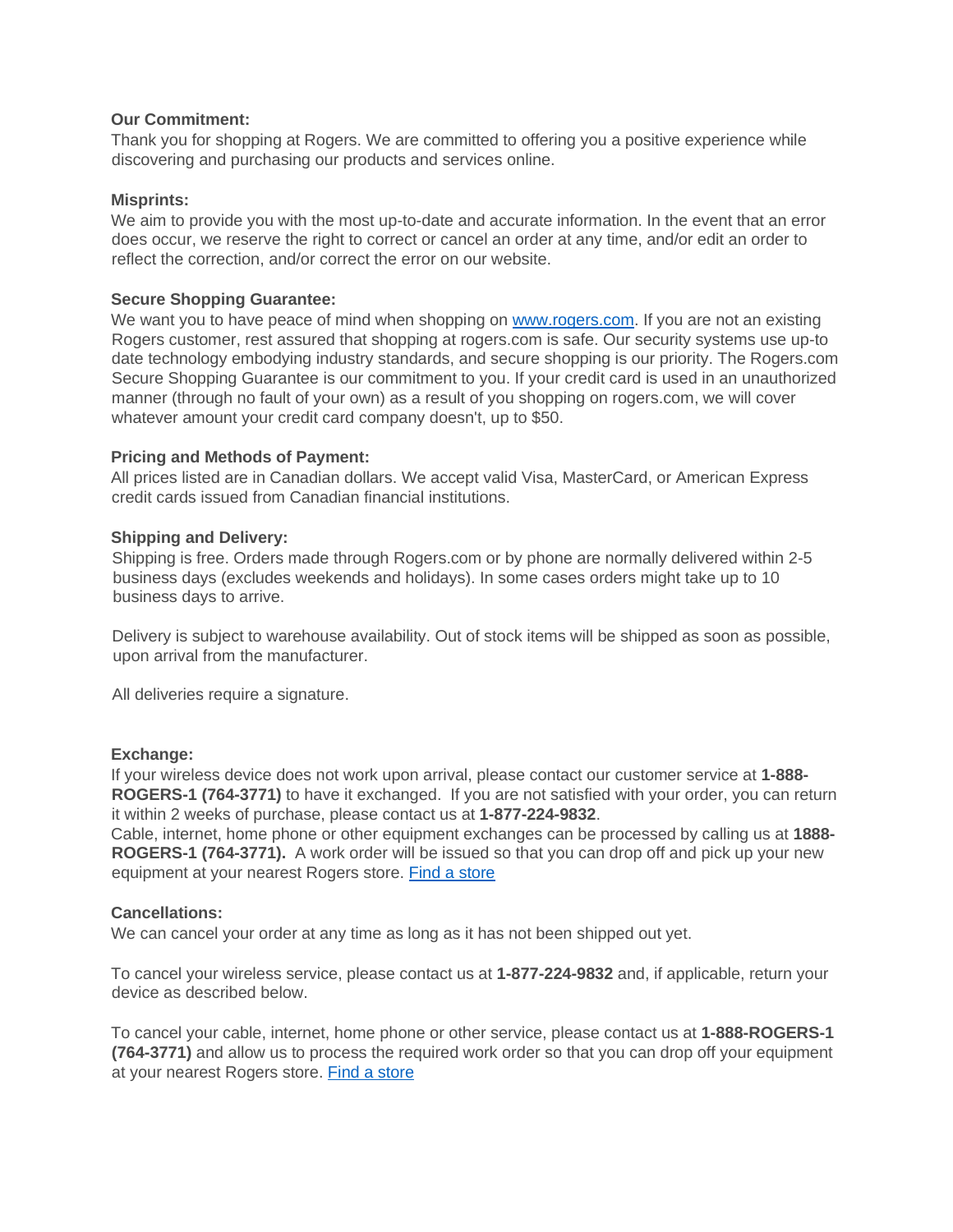If you have subscribed to a service for a commitment period, an early cancellation fee (as described in your service agreement) may apply for the early cancellation of any term services prior to the end of the applicable commitment period.

# **Returns:**

Wireless devices may be returned within **2** weeks of purchase (and the applicable service cancelled without an early cancellation fee) and refunds will be processed within 5 business days of return, as long as: 1) the device is returned in complete and original condition to the store where it was purchased, or as specified in the document entitled **How to Return Your Rogers Wireless Purchase** enclosed with your device and 2) cancellation is requested within **15** days from date of activation and 3) your account has incurred less than **30** minutes of airtime usage. You will be billed for all charges incurred up to the point of deactivation. Headsets/earpieces, used SIM cards and prepaid airtime are not refundable.

For non-wireless orders with equipment, rental equipment and all components must be returned in good working condition to a Rogers store and within 5 days of the cancellation date. Otherwise, the undiscounted retail value of such equipment and components will automatically be charged to your account. [Find a](http://www.rogers.com/web/Rogers.portal?_nfpb=true&_pageLabel=store_locator&customer_type=Residential) store for more information about equipment returns or see our FAQs below:

- [TV equipment return](http://www.rogers.com/web/support/tv/equipment-return/378)
- [Home Phone equipment return](http://www.rogers.com/web/support/home-phone/equipment-return/144)
- [Internet equipment return](http://www.rogers.com/web/support/internet/equipment-return/339)

### **Customer Service:**

[Contact Us](https://www.rogers.com/web/content/contact-shop)

# **[START SHOPPING NOW](http://www.rogers.com/consumer/wireless)**

**Need Help[?](http://www.rogers.com/web/support/account/deliver/43)** [View our deliveries FAQs](http://www.rogers.com/web/support/account/deliver/43) [o](http://www.rogers.com/web/support/account/deliver/43)r our [cable equipment return FAQs](http://www.rogers.com/web/support/tv/equipment-return/378)

### **FAQS**

### **What information will I have to provide when I order online?**

When ordering online, you may need to provide your full name, a valid address, contact number and email address. If you pay by credit card, you'll need at least one piece of ID.

### **After I start my order online, can I save it and return at a later date?** Sorry, you cannot save your order online at this time.

### **Can I order online and pick up at a store of my choice?**

You may print out your order and bring it to a store of your choice to pick up your selected wireless hardware and activate your plan. **Note:** inventory may vary from store to store.

### **When will I receive my online order?**

Orders are delivered Monday to Friday between 8 am and 5 pm local time within 5 business days of the purchase. If your item is out of stock, we will notify you by email and send you a follow up message when your order is ready to be shipped.

### **Do I have to be home to receive my online order?**